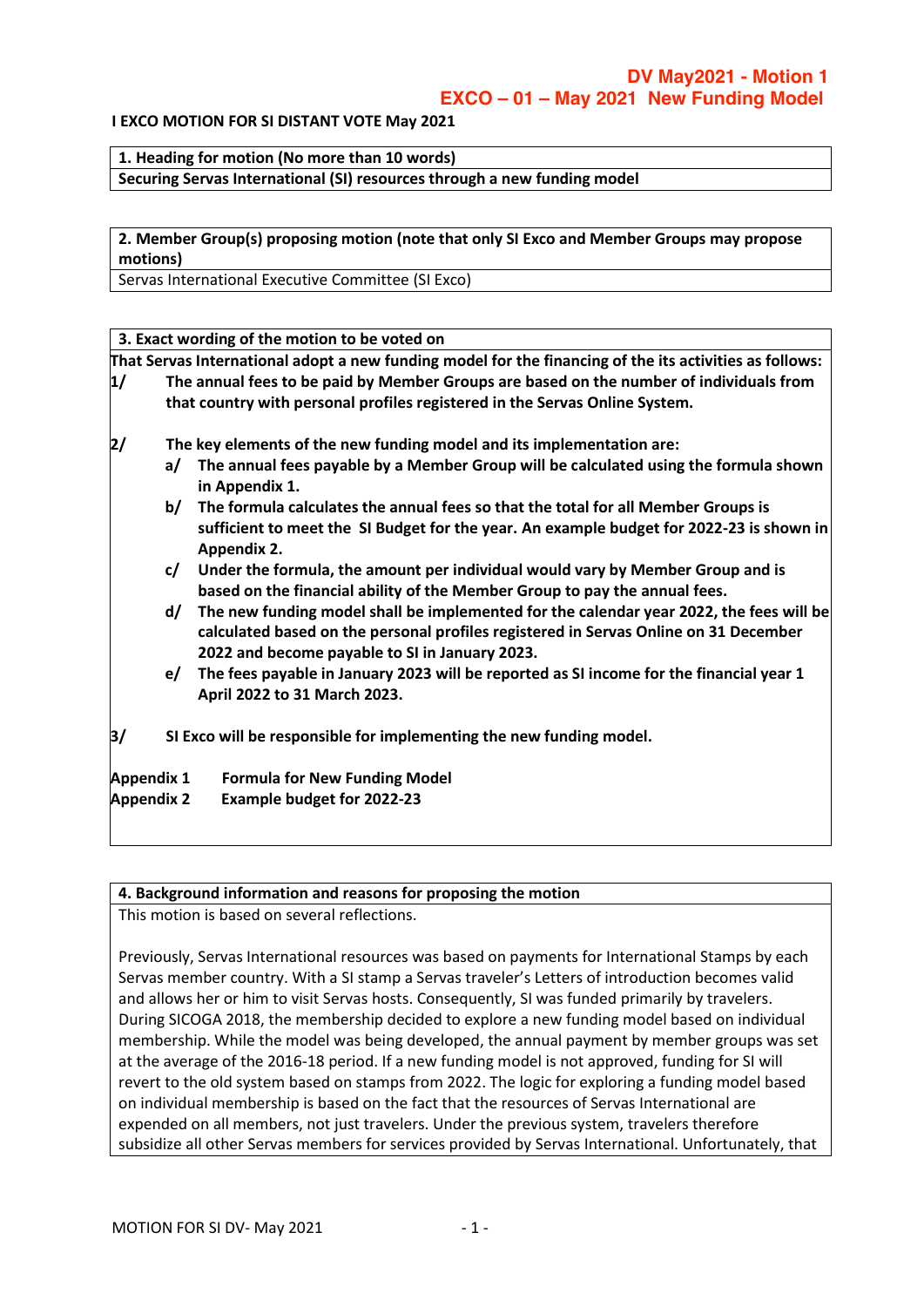system has several negative points and can put Servas International's finances in jeopardy. This has been most evident during this pandemic when travel has dropped to an all-time low.

According to its Statutes from 2018, "Servas International is an international, non-profit, nongovernmental federative organization of national Servas member groups, interest groups and **individual members** […], The purpose of the network is to provide and develop opportunities **for personal contacts** between people of different nationalities, cultures, ethnic and religious backgrounds." Its budget is used to develop and maintain its online system (with over around 15 000 individual profiles), to organize its international conference and general assembly every 3 years, and to develop its presence in many countries by helping Servas groups structure themselves.

The services provided by Servas International are enjoyed in equal measure by all members – whether they are travelers, hosts or supporters. We believe that the pleasure of welcoming is as great as that of being welcomed and undoubtedly as enriching. The proposal of fees per member (whether they travel or not) is more in line with the values of Servas. Belonging to Servas means belonging to a peaceful non-profit organization with a representative to the UN, and also benefiting from all the services of Servas International, starting with the servas.org site, but also the SI News Bulletin, and access to information from other countries. All members must feel that they are members of our international organization and a peace movement, not just of a country group. And paying an annual fee is a sign of belonging. It is a natural extension of membership and support.

The funding model and formula proposed has been developed after much discussion in a google group specifically set up for the purpose. The formula was developed with the aim of making the cost per member/per year as low as possible while taking into considerations the financial and development conditions for each member group.

#### **The objectives and results of these new procedures are:**

1) Having a fair participation system, whatever the country.

- 2) Securing SI finances over time.
- 3) Ensuring that members who do not travel are real members, like the others.

4) Simplifying financial procedures and calculations for countries, between national membership fee and SI.

# **5. Who is responsible for accomplishing the results of the motion?**

SI Exco, including Servas International Treasurer.

#### **6. Benefits for SI**

## **Long-term security of financial resources.**

With a funding model based on individual fees for personal profiles registered in the ServasOnline System SI will be more robust and sustainable system for the financing of the organisation's activities than with the previous system which is based on travelers paying for LOI stamps.

SI's system based on revenue from LOI stamp is fragile for several reasons. It's vulnerable to global recessions, caused for example by pandamics, which slows down international traveling.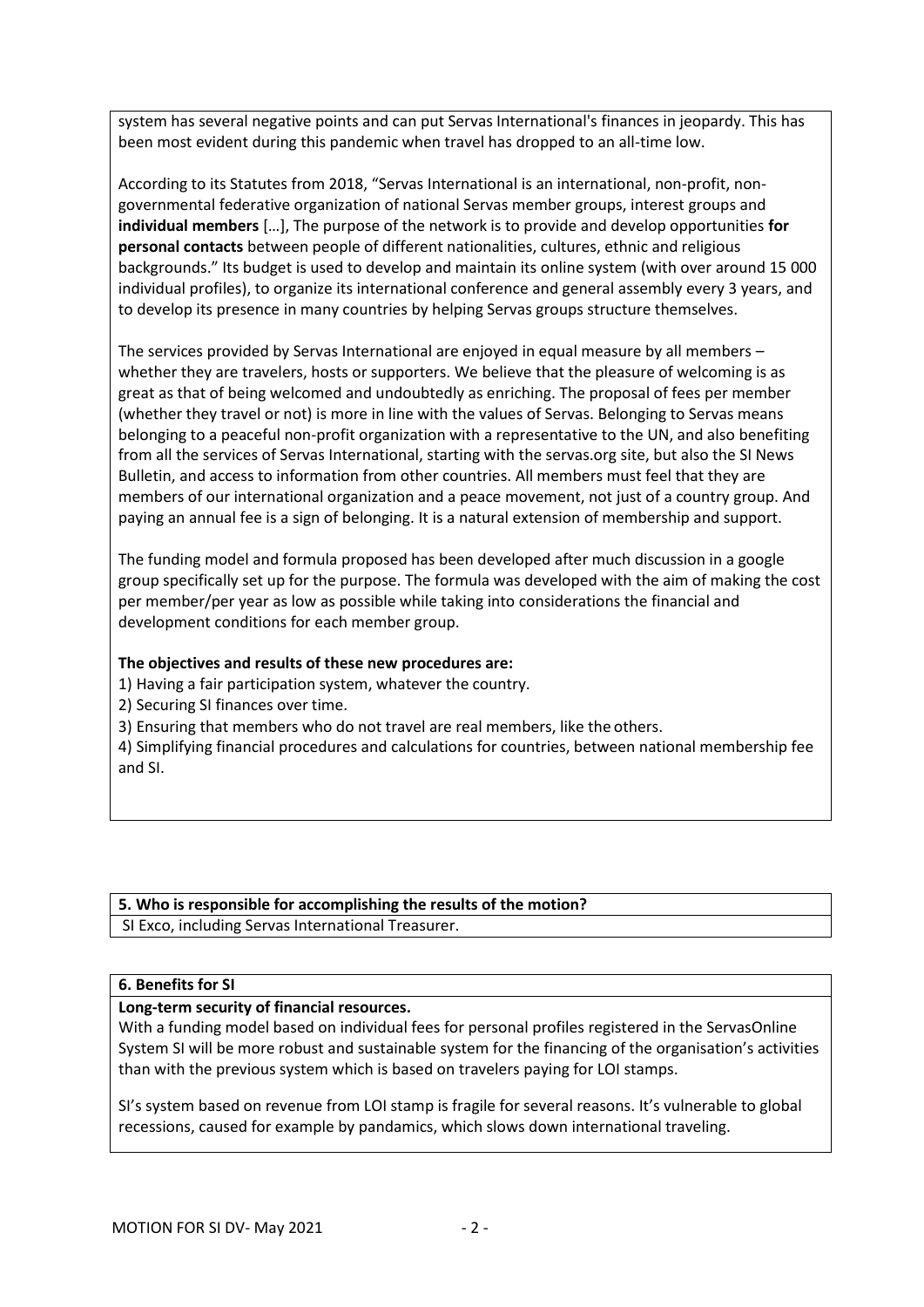In a system financed with fees for all individuals having their personal profiles registered in the ServasOnline System will strengthen the sense of a Servas global community for all people who symphathise with the foundation that is expressed in the preamble of the SI Statutes (2018) as reproduced below:

**Principles, Ethos and Values, Vision and Mission Principles:** The fundamental **principle** of Servas International is the belief in the dignity and worth of the human person, and in the equal rights of all human beings as a foundation for a more peaceful world.

**Ethos and Values:** We, the members of Servas, believe that our lives are enriched when we meet, interact, share and learn from each other. Members of Servas promote peaceful coexistence by embracing values of

\* Friendship based on openness, trust and respect.

\* Hospitality and generosity, through travel, hosting and other opportunities formeetings.

\* Diversity and inclusivity, extending widely across cultures, traditions and religions.

**Vision and Mission:** The aim of the networking is to create conditions for exchange of ideas, experiences and knowledge that promote tolerance and understanding between the peoples of the world.

The overarching and long-term vision of Servas International is a more peaceful world and the mission is to contribute to the progress towards this goal.

#### **7. Resource needs - time, human resources and specialist expertise**

Simplification of procedures, and potentially less work for national treasurers. Counting the number of members from each country and taking the rate per member (which will be determined based on the budget for the year and communicated) will be sufficient to know the amount for that year to be paid to SI.

#### **8. Budget implications**

**There are no new budget implications for implementing these procedures. It does not affect the current/existing system of developing Servas International budgets.**

## **9. Does it affect the SI statutes?**

**No**

## **10. What is the impact if the motion is not passed?**

If this motion is defeated the financing of SI's activities will revert to the old system based on stamps provided to SI's member groups for the issuing of valid Letters of Introduction, LOI.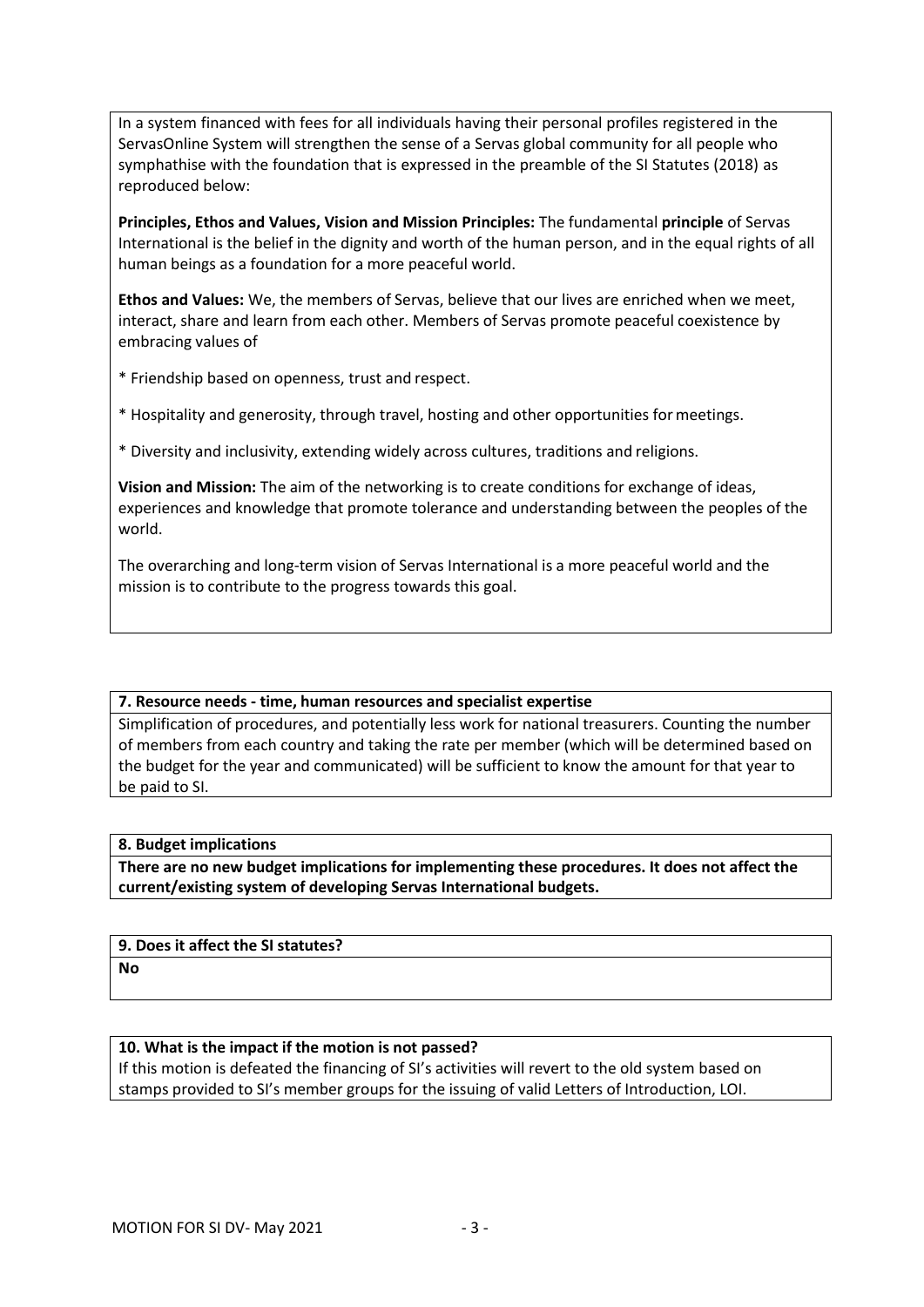There are significant risks for Servas International finance if we continue with an inequitable system where all the burden is met by travelers, and in which two countries out of 75 contribute 50% of SI revenues

It does not send a proper signal for membership – that each member pays a fee. All members must feel that they are members of our international organization, and not just of a member/country group.

For Minute Taker Use Only:

**Amendments (Passed or defeated)**

**Final Motion (Passed or defeated)**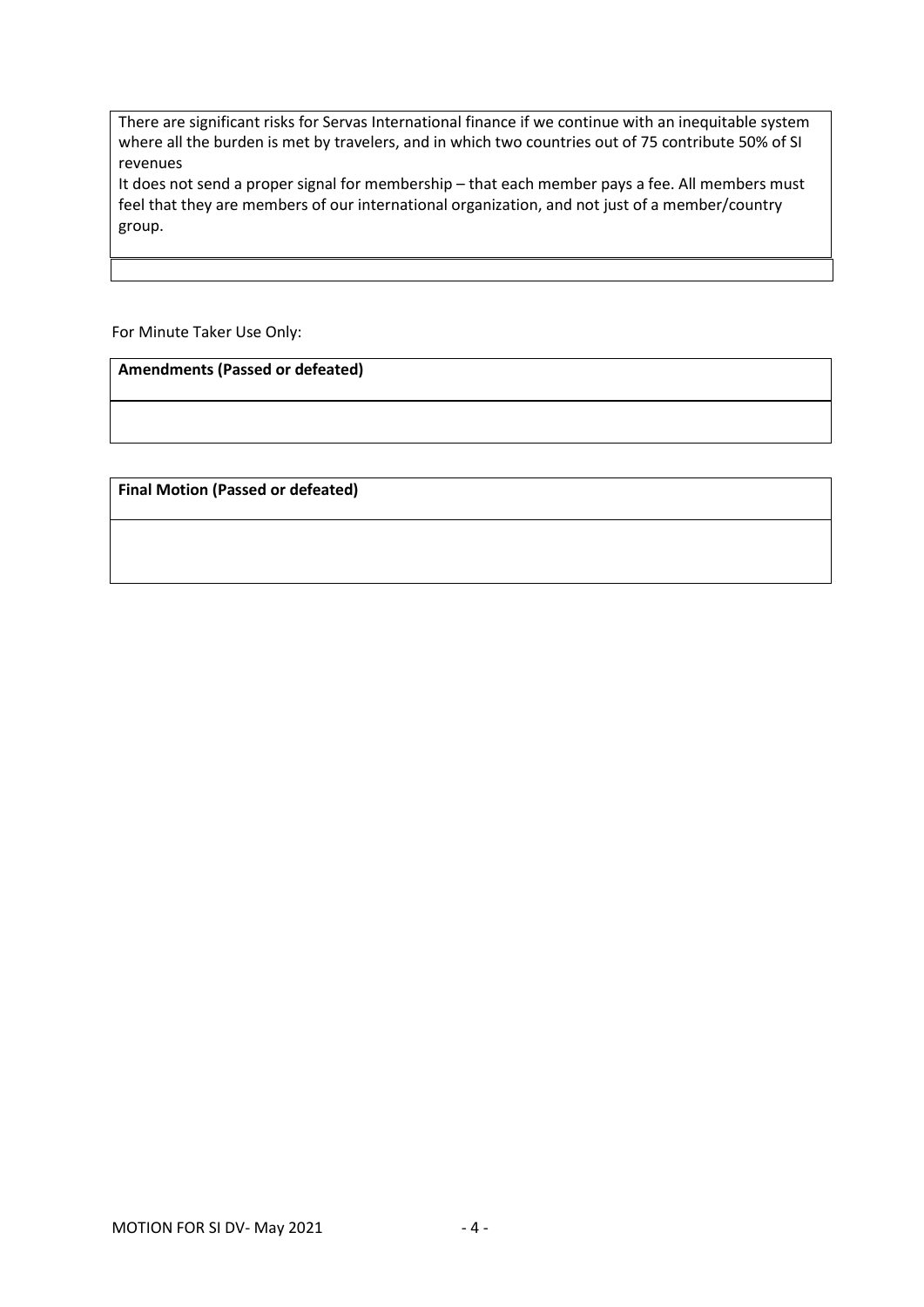#### **Appendix ‐ 1 Formula for New Funding Model**

The funding model agreed upon and the formula to calculate it is given below. Several models were considered and discussed in developing this model. This is the final model.

The amount that will be charged per member profile will be computed by taking the average amount payable per member profile to fund the approved SI budget for the year, and adjusting it for a cutoff. The average amount payable by a member profile is computed by weighting it by the member country HDI and an additional weight based on the HDI as given below. The most recent published Human Development Index (HDI) published by the UN agencies will be taken for this weighting. A cutoff of CHF 100 is used to determine if any amount is payable by a member group. Amounts below CHF 100 are voluntary.

In developing this model, several factors were considered.

1. The amount payable should reflect to the extent possible, the ability of the member groups and its members to pay. This was achieved by using the HDI and putting weights on the use of HDI.

2. To reduce the burden, the amount charged will be limited so that no more than what is needed to fund the budgeted activities of that year is collected. This will keep the fee each year to the absolute minimum needed for funding the budget. 3. The funding model should be kept as simple as possible ‐ to be transparent and easily implemented. This was achieved by using just one weight (HDI) that seemed to best capture the ability of member groups to pay.

| HDI greater than | Weight |
|------------------|--------|
| 0.75             | 1.00   |
| 0.60             | 0.50   |
| 0.50             | 0.25   |

A numerical example is given on the next page.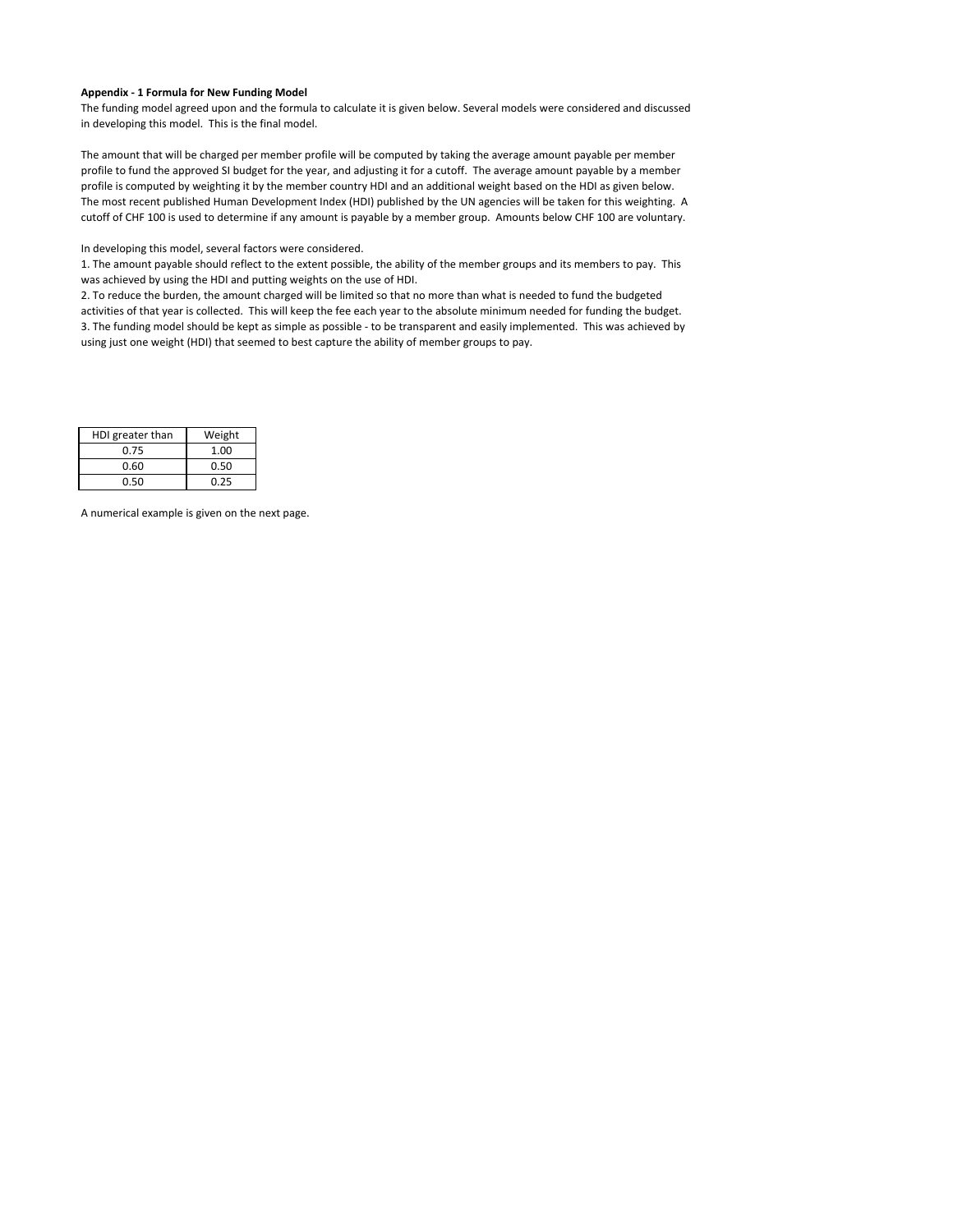| The example below shows the calculation for a budget of CHF 75,000 and a cut-off amount of CHF 100.<br><b>Exco fees calculated with Human Development Index</b> |                                                                           |                |                   |                                                              |                                                                  |                                                                      |
|-----------------------------------------------------------------------------------------------------------------------------------------------------------------|---------------------------------------------------------------------------|----------------|-------------------|--------------------------------------------------------------|------------------------------------------------------------------|----------------------------------------------------------------------|
|                                                                                                                                                                 |                                                                           |                |                   |                                                              | <b>Budget:</b>                                                   | 75,00                                                                |
|                                                                                                                                                                 | <b>Member</b><br><b>Profiles</b><br>(June 2020<br><b>Servas</b><br>Online | HDI<br>2018    | <b>HDI Weight</b> | Variable<br>Coefficient<br>Calculation (for<br>average rate) | Amount per<br>member profile<br>(Averate Rate x<br>HDI X Weight) | Amount per Country<br>(# members x<br>amount per<br>member) >100 CHF |
| Albania                                                                                                                                                         | <b>Profiles)</b><br>8                                                     | 0.791          | 1.000             | 0.000                                                        | 4.40                                                             | 0                                                                    |
| Argentina                                                                                                                                                       | 277                                                                       | 0.830          | 1.000             | 229.910                                                      | 4.62                                                             | 1,279                                                                |
| Armenia                                                                                                                                                         | 2                                                                         | 0.76           | 1.000             | 0.000                                                        | 4.23                                                             | 0                                                                    |
| Australia                                                                                                                                                       | 700                                                                       | 0.938          | 1.000             | 656.600                                                      | 5.22                                                             | 3,654                                                                |
| Austria                                                                                                                                                         | 260                                                                       | 0.914          | 1.000             | 237.640                                                      | 5.09                                                             | 1,322                                                                |
| Bahrain                                                                                                                                                         | 1                                                                         | 0.838          | 1.000             | 0.000                                                        | 4.66                                                             | 0                                                                    |
| Bangladesh                                                                                                                                                      | 29                                                                        | 0.614          | 0.500             | 0.000                                                        | 1.71                                                             | 0                                                                    |
| Belarus                                                                                                                                                         | 42                                                                        | 0.817          | 1.000             | 34.314                                                       | 4.55                                                             | 191                                                                  |
| Belgium                                                                                                                                                         | 354                                                                       | 0.918          | 1.000             | 324.972                                                      | 5.11                                                             | 1,808                                                                |
| Bhutan                                                                                                                                                          | 1                                                                         | 0.617          | 0.500             | 0.000                                                        | 1.72                                                             | 0                                                                    |
| Bolivia                                                                                                                                                         | 4                                                                         | 0.703          | 0.500             | 0.000                                                        | 1.96                                                             | 0                                                                    |
| Botswana                                                                                                                                                        | 22                                                                        | 0.728          | 0.500             | 0.000                                                        | 2.03                                                             | 0                                                                    |
| Brazil                                                                                                                                                          | 147                                                                       | 0.761          | 1.000             | 111.867                                                      | 4.23                                                             | 622                                                                  |
| <b>Britain</b>                                                                                                                                                  | 655                                                                       | 0.920          | 1.000             | 602.600                                                      | 5.12                                                             | 3,353                                                                |
| Bulgaria                                                                                                                                                        | 28                                                                        | 0.816          | 1.000             | 22.848                                                       | 4.54                                                             | 127                                                                  |
| Burundi                                                                                                                                                         | 1                                                                         | 0.423          | 0.000             | 0.000                                                        | ÷                                                                | 0                                                                    |
| Cambodia                                                                                                                                                        | 5                                                                         | 0.581          | 0.250             | 0.000                                                        | 0.81                                                             | 0                                                                    |
| Cameroon                                                                                                                                                        | 29                                                                        | 0.794          | 1.000             | 23.026                                                       | 4.42                                                             | 128                                                                  |
| Canada                                                                                                                                                          | 422                                                                       | 0.922          | 1.000             | 389.084                                                      | 5.13                                                             | 2,165                                                                |
| Chile                                                                                                                                                           | 29                                                                        | 0.847          | 1.000             | 24.563                                                       | 4.71                                                             | 137                                                                  |
| China                                                                                                                                                           | 27                                                                        | 0.758          | 1.000             | 20.466                                                       | 4.22                                                             | 114                                                                  |
| Colombia                                                                                                                                                        | 115                                                                       | 0.761          | 1.000             | 87.515                                                       | 4.23                                                             | 487                                                                  |
| Congo (Brazzaville)                                                                                                                                             | 11                                                                        | 0.608          | 0.500             | 0.000                                                        | 1.69                                                             | 0                                                                    |
| Congo (Kinshasa)                                                                                                                                                | 8                                                                         | 0.459          | 0.000             | 0.000                                                        | $\omega$                                                         | 0                                                                    |
| Costa Rica                                                                                                                                                      | 63                                                                        | 0.794          | 1.000             | 50.022                                                       | 4.42                                                             | 278                                                                  |
| Croatia                                                                                                                                                         | 17                                                                        | 0.837          | 1.000             | 0.000                                                        | 4.66                                                             | 0                                                                    |
| Cuba                                                                                                                                                            | 14                                                                        | 0.778          | 1.000             | 0.000                                                        | 4.33                                                             | 0                                                                    |
| Cyprus                                                                                                                                                          | $\mathbf{1}$                                                              | 0.873          | 1.000             | 0.000                                                        | 4.86                                                             | 0                                                                    |
| Czech Republic                                                                                                                                                  | 137                                                                       | 0.891          | 1.000             | 122.067                                                      | 4.96                                                             | 679                                                                  |
| Denmark                                                                                                                                                         | 447                                                                       | 0.930          | 1.000             | 415.710                                                      | 5.18                                                             | 2,313                                                                |
| Ecuador                                                                                                                                                         | 6                                                                         | 0.758          | 1.000             | 0.000                                                        | 4.22                                                             | 0                                                                    |
| Egypt                                                                                                                                                           | 5                                                                         | 0.700<br>0.882 | 0.500             | 0.000                                                        | 1.95                                                             | 0                                                                    |
| Estonia                                                                                                                                                         | 3                                                                         |                | 1.000             | 0.000                                                        | 4.91                                                             | 0                                                                    |
| Ethiopia<br>Finland                                                                                                                                             | 7<br>63                                                                   | 0.470<br>0.925 | 0.000<br>1.000    | 0.000<br>58.275                                              | $\overline{\phantom{a}}$<br>5.15                                 | 0<br>324                                                             |
| France                                                                                                                                                          | 2,216                                                                     | 0.891          | 1.000             | 1974.456                                                     | 4.96                                                             | 10,987                                                               |
| Gambia                                                                                                                                                          | 22                                                                        | 0.466          | 0.000             | 0.000                                                        |                                                                  | 0                                                                    |
| Georgia                                                                                                                                                         | 21                                                                        | 0.786          | 1.000             | 0.000                                                        | 4.37                                                             | 0                                                                    |
| Germany                                                                                                                                                         | 2,021                                                                     | 0.939          | 1.000             | 1897.719                                                     | 5.23                                                             | 10,560                                                               |
| Greece                                                                                                                                                          | 16                                                                        | 0.872          | 1.000             | 0.000                                                        | 4.85                                                             | 0                                                                    |
| Guatemala                                                                                                                                                       | 33                                                                        | 0.651          | 0.500             | 0.000                                                        | 1.81                                                             | 0                                                                    |
| Hong Kong                                                                                                                                                       | 10                                                                        | 0.939          | 1.000             | 0.000                                                        | 5.23                                                             | 0                                                                    |
| Hungary                                                                                                                                                         | 145                                                                       | 0.845          | 1.000             | 122.525                                                      | 4.70                                                             | 682                                                                  |
| Iceland                                                                                                                                                         | $\overline{2}$                                                            | 0.938          | 1.000             | 0.000                                                        | 5.22                                                             | 0                                                                    |
| India                                                                                                                                                           | 216                                                                       | 0.647          | 0.500             | 69.876                                                       | 1.80                                                             | 389                                                                  |
| Indonesia                                                                                                                                                       | 34                                                                        | 0.707          | 0.500             | 0.000                                                        | 1.97                                                             | 0                                                                    |
| Iran                                                                                                                                                            | 90                                                                        | 0.797          | 1.000             | 71.730                                                       | 4.43                                                             | 399                                                                  |
| Ireland                                                                                                                                                         | 74                                                                        | 0.942          | 1.000             | 69.708                                                       | 5.24                                                             | 388                                                                  |
| Israel                                                                                                                                                          | 182                                                                       | 0.906          | 1.000             | 164.892                                                      | 5.04                                                             | 918                                                                  |
| Italy                                                                                                                                                           | 1,196                                                                     | 0.883          | 1.000             | 1056.068                                                     | 4.91                                                             | 5,877                                                                |
| Japan                                                                                                                                                           | 209                                                                       | 0.915          | 1.000             | 191.235                                                      | 5.09                                                             | 1,064                                                                |
| Jordan                                                                                                                                                          | 2                                                                         | 0.723          | 0.500             | 0.000                                                        | 2.01                                                             | 0                                                                    |

Kazakhstan | 2 0.817 | 1.000 | 0.000 | *4.55* | 0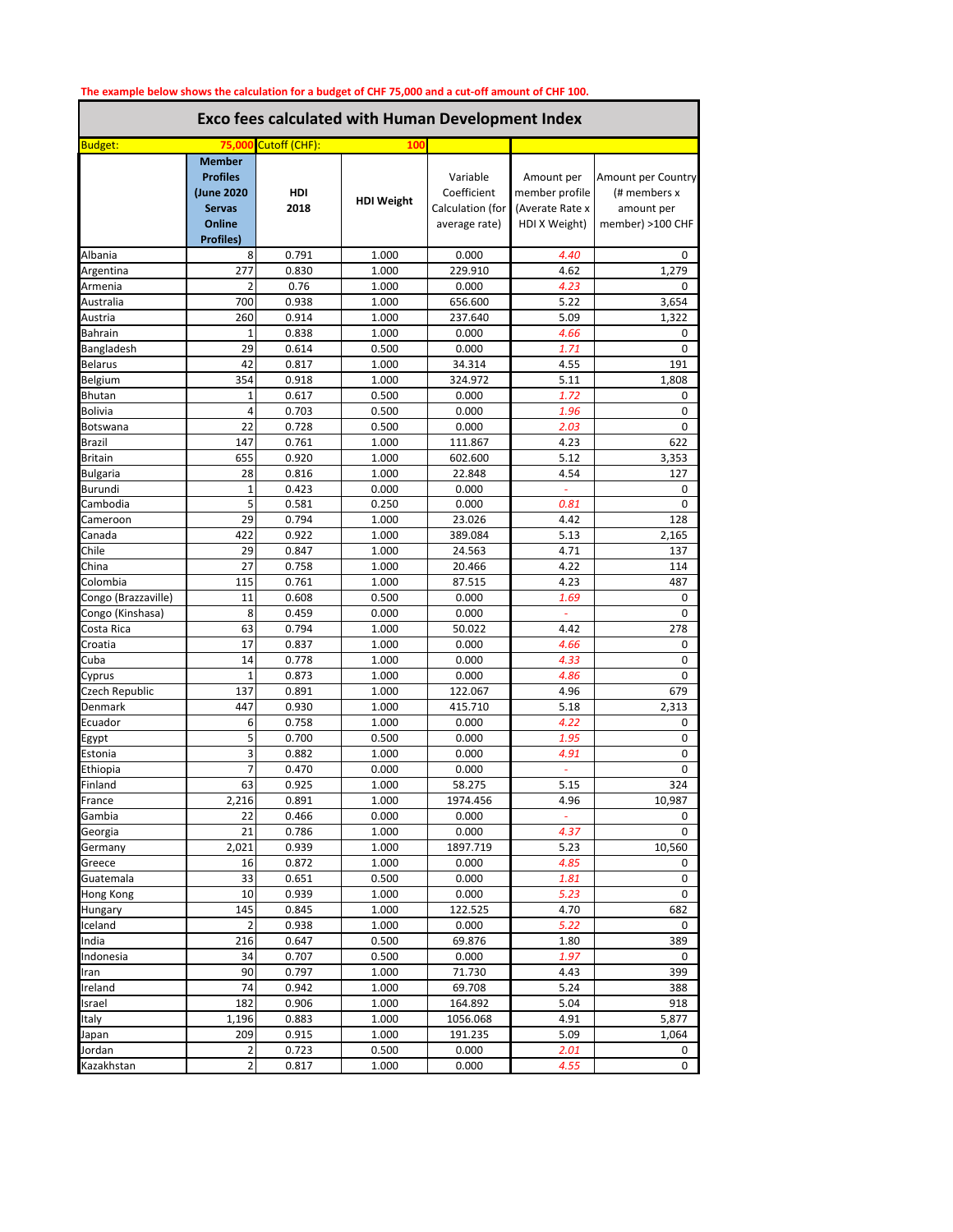| Kenya                       | 19             | 0.579 | 0.250 | 0.000     | 0.81     | 0      |
|-----------------------------|----------------|-------|-------|-----------|----------|--------|
| Korea                       | 186            | 0.906 | 1.000 | 168.516   | 5.04     | 938    |
| Kyrgyzstan                  | 19             | 0.674 | 0.500 | 0.000     | 1.88     | 0      |
| Laos                        | $\overline{2}$ | 0.604 | 0.500 | 0.000     | 1.68     | 0      |
| Latvia                      | 10             | 0.854 | 1.000 | 0.000     | 4.75     | 0      |
| Lebanon                     | $\overline{4}$ | 0.730 | 0.500 | 0.000     | 2.03     | 0      |
| Lithuania                   | $\overline{2}$ | 0.869 | 1.000 | 0.000     | 4.84     | 0      |
| Luxembourg                  | 16             | 0.909 | 1.000 | 0.000     | 5.06     | 0      |
| Madagascar                  | 5              | 0.521 | 0.250 | 0.000     | 0.72     | 0      |
| Malawi                      | 33             | 0.485 | 0.000 | 0.000     | $\omega$ | 0      |
| Malaysia                    | 23             | 0.804 | 1.000 | 18.492    | 4.47     | 103    |
|                             |                |       |       |           |          |        |
| Mali                        | 10             | 0.885 | 1.000 | 0.000     | 4.92     | 0      |
| Malta                       | 5              | 0.885 | 1.000 | 0.000     | 4.92     | 0      |
| Mexico                      | 80             | 0.767 | 1.000 | 61.360    | 4.27     | 341    |
| Moldova                     | $1\,$          | 0.711 | 0.500 | 0.000     | 1.98     | 0      |
| Mongolia                    | 6              | 0.735 | 0.500 | 0.000     | 2.04     | 0      |
| Morocco                     | $\mathbf{1}$   | 0.676 | 0.500 | 0.000     | 1.88     | 0      |
| Myanmar                     | 3              | 0.584 | 0.250 | 0.000     | 0.81     | 0      |
| Nepal                       | 51             | 0.579 | 0.250 | 0.000     | 0.81     | 0      |
| Netherlands                 | 273            | 0.933 | 1.000 | 254.709   | 5.19     | 1,417  |
| New Zealand                 | 291            | 0.921 | 1.000 | 268.011   | 5.12     | 1,491  |
| Nicaragua                   | 1              | 0.651 | 0.500 | 0.000     | 1.81     | 0      |
| Nigeria                     | $\mathbf{1}$   | 0.534 | 0.250 | 0.000     | 0.74     | 0      |
| Norway                      | 122            | 0.954 | 1.000 | 116.388   | 5.31     | 648    |
| Pakistan                    | 8              | 0.560 | 0.250 | 0.000     | 0.78     | 0      |
| Palestine                   | $1\,$          | 0.690 | 0.500 | 0.000     | 1.92     | 0      |
| Panama                      | 12             | 0.795 | 1.000 | 0.000     | 4.42     | 0      |
| Paraguay                    | 23             | 0.724 | 0.500 | 0.000     | 2.01     | 0      |
| Peru                        | 39             | 0.758 | 1.000 | 29.562    | 4.22     | 164    |
| Philippines                 | 17             | 0.712 | 0.500 | 0.000     | 1.98     | 0      |
| Poland                      | 141            | 0.872 | 1.000 | 122.952   | 4.85     | 684    |
| Portugal                    | 53             | 0.850 | 1.000 | 45.050    | 4.73     | 251    |
| Romania                     | 45             | 0.816 | 1.000 | 36.720    | 4.54     | 204    |
| Russia                      | 102            | 0.824 | 1.000 | 84.048    | 4.59     | 468    |
| Rwanda                      | 46             | 0.536 | 0.250 | 0.000     | 0.75     | 0      |
| Saudi Arabia                | 14             | 0.857 | 1.000 | 0.000     | 4.77     | 0      |
| Sierra Leone                | 4              | 0.438 | 0.000 | 0.000     | ÷        | 0      |
| Singapore                   | 9              | 0.935 | 1.000 | 0.000     | 5.20     | 0      |
| Slovakia                    | 35             | 0.857 | 1.000 | 29.995    | 4.77     | 167    |
| Slovenia                    | 2              | 0.902 | 1.000 | 0.000     | 5.02     | 0      |
| South Africa                | 67             | 0.705 | 0.500 | 23.618    | 1.96     | 131    |
| Spain                       | 667            | 0.893 | 1.000 | 595.631   | 4.97     | 3,314  |
| Suriname                    | 12             | 0.724 | 0.500 | 0.000     | 2.01     | 0      |
| Sweden                      | 364            | 0.937 | 1.000 | 341.068   | 5.21     | 1,898  |
| Switzerland                 | 279            | 0.946 | 1.000 | 263.934   | 5.26     | 1.469  |
| Taiwan                      | 139            | 0.907 | 1.000 | 126.073   | 5.05     | 702    |
| Tanzania                    | 31             | 0.528 | 0.250 | 0.000     | 0.73     | 0      |
| Thailand                    | 40             | 0.765 | 1.000 | 30.600    | 4.26     | 170    |
| Turkey                      | 240            | 0.806 | 1.000 | 193.440   | 4.49     | 1,076  |
| Uganda                      | 38             | 0.528 | 0.250 | 0.000     | 0.73     | 0      |
| Ukraine                     | 9              | 0.750 | 0.500 | 0.000     | 2.09     | 0      |
| <b>United Arab Emirates</b> | 1              | 0.866 | 1.000 | 0.000     | 4.82     | 0      |
| <b>United States</b>        | 1,751          | 0.920 | 1.000 | 1610.920  | 5.12     | 8,964  |
| Uruguay                     | 34             | 0.808 | 1.000 | 27.472    | 4.50     | 153    |
| Uzbekistan                  | 5              | 0.710 | 0.500 | 0.000     |          | 0      |
|                             |                |       |       |           | 1.98     |        |
| Venezuela                   | 20             | 0.726 | 0.500 | 0.000     | 2.02     | 0      |
| Vietnam                     | 31             | 0.693 | 0.500 | 0.000     | 1.93     | 0      |
| Zimbabwe                    | 5              | 0.563 | 0.250 | 0.000     | 0.78     | 0      |
| Total                       | 15,879         | 0.731 |       | 13478.247 | 4.72     | 75,000 |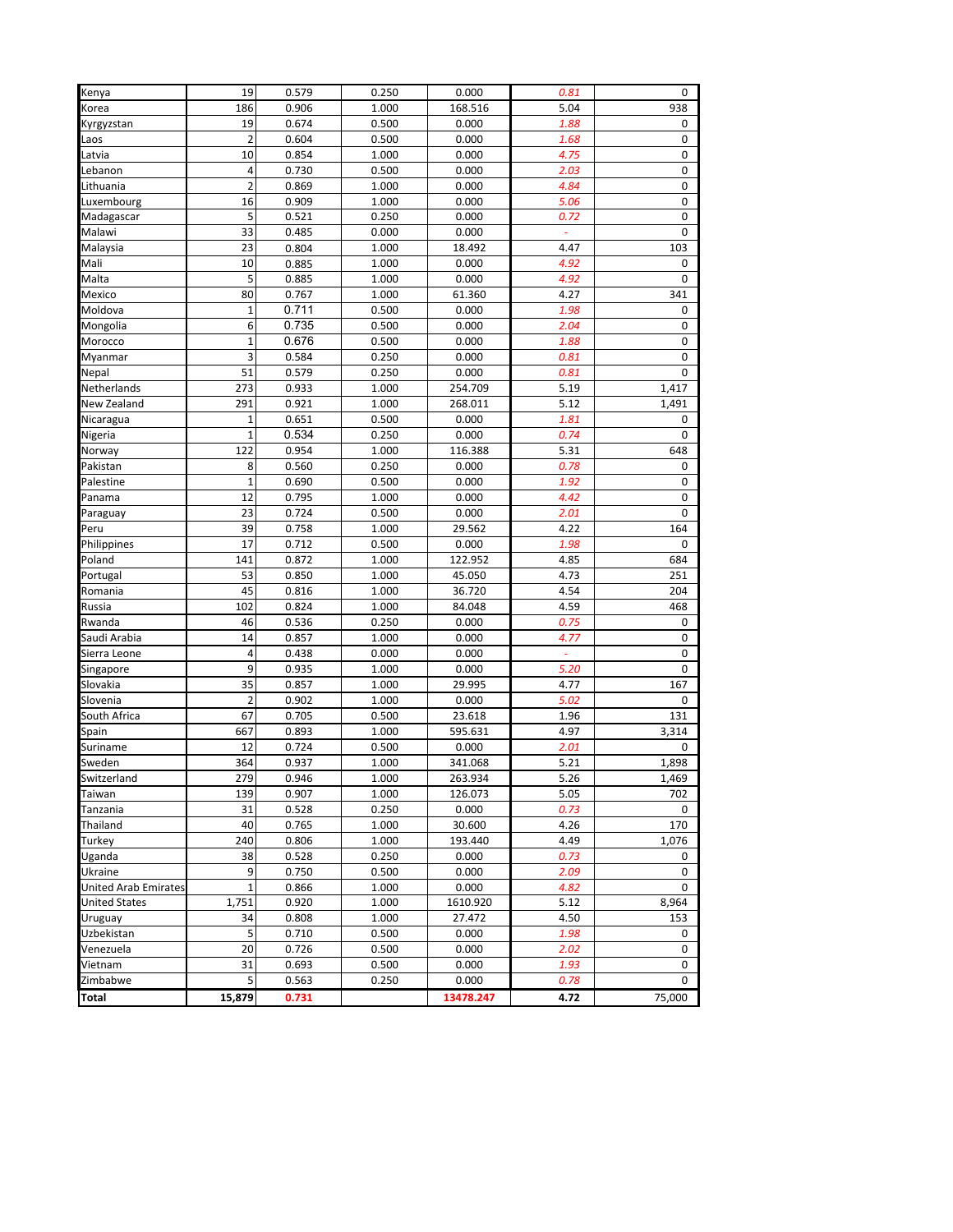|                                                 | <b>Budgeted</b><br>annual spend |                   | <b>Budget from</b> |
|-------------------------------------------------|---------------------------------|-------------------|--------------------|
|                                                 | 2019-21                         | Amended           | 2022-23 (To be     |
|                                                 | (Approved in                    | <b>Budget for</b> | included in the    |
| (All numbers in CHF)                            | <b>SICOGA 2018)</b>             | 2021-22           | DV Proposal)       |
| <b>INCOME</b>                                   |                                 |                   |                    |
| Member Fees (1)                                 | 56,280                          | 56,280            | 75,000             |
| Bank Interest Income                            | 25                              | 25                | 25                 |
| <b>TOTAL INCOME</b>                             | 56,305                          | 56,305            | 75,025             |
| <b>EXPENDITURE</b>                              |                                 |                   |                    |
| <b>Youth/Regional Meetings</b>                  | 7,000                           | 7,000             | 7,000              |
| <b>EXCO Expenses</b>                            |                                 |                   |                    |
| Meetings (2)                                    | 6,500                           | 6,500             | 2,000              |
| Internet/Misc/Admin                             | 1,000                           | 300               | 300                |
| Peace/UN Projects                               | 2,000                           | 2,000             | 2,000              |
| <b>Audit Committee</b>                          | 150                             | 0                 | $\mathbf 0$        |
| Information Technology Maintenance Expenses (3) | 75,450                          | 10,000            | 8,376              |
| Information Technology Build Expenses (4)       |                                 | 60,000            | 30,106             |
| Other operating expenses (5)                    | 6,016                           | 6,000             | 6,000              |
| GA expense Provision (6)                        | 0                               | 0                 | 20,000             |
| Special Projects (7)                            | $\pmb{0}$                       | 7,000             |                    |
| <b>TOTAL EXPENSES</b>                           | 98,116                          | 98,800            | 75,782             |